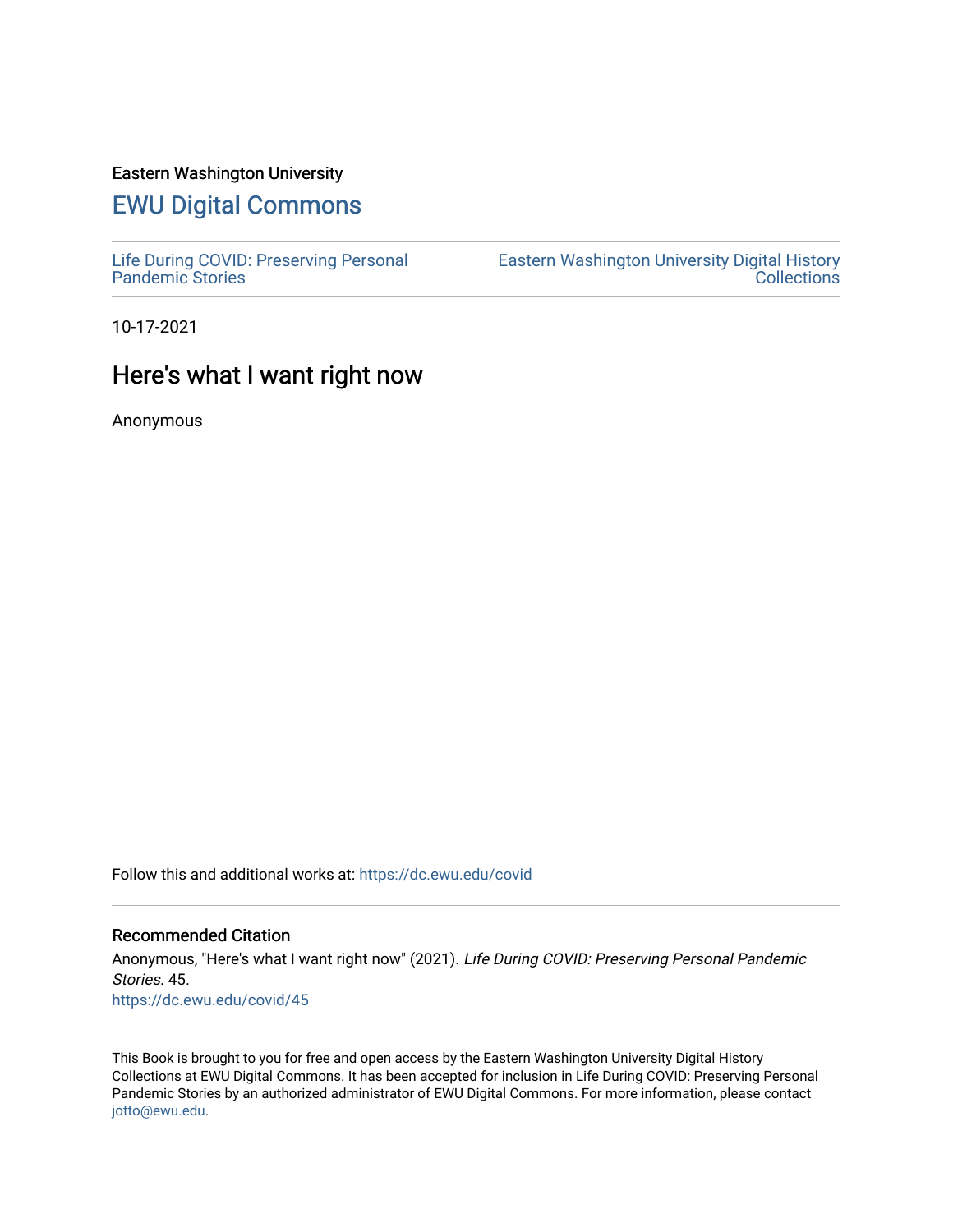#### **Name for posting:** Anonymous

**Major and expected graduation:** Piano Performance, Winter 2022

**Additional information:** Graduate student

#### **Your experience during COVID-19:**

Some names have been changed to protect the privacy of those people and the author's.

08/01/2020

Dear journal,

Here's what I want right now:

1. X and Y to stop existing and put an end to my misery. I don't want to feel jealous of her. I never have. The problem is her boyfriend is hot and he has big arms. I want them to not exist.

- 2. A whole custom made closet with tailored clothes
- 3. To go back to London for a vacation
- 4. To live in London
- 5. To learn a ballet solo
- 6. To sing musical theatre
- 7. To get featured on TV
- 8. To look like a model
- 9. To lose 10 lb. I want to be rid of my stomach.
- 10. To get my master's degree, even if I have to fake it.
- 11. To live harmoniously with John & Pumpkin
- 12. To talk with Z again. One more time. Talking to attractive people is a privilege!
- 13. To help Mom & Dad clear out their storage unit in Montana.

14. To fly first class. I bought a ticket to Kassidy's wedding. That'll be my chance, unless the wedding is canceled.

- 15. To donate some of our mugs and glasses to Good Will.
- 16. To have my own piano studio inside my home.
- 17. For Mom to be happy
- 18. For people to stop being racist towards my dad.
- 19. For Daniel, Rye, and Sophie to all be happy.